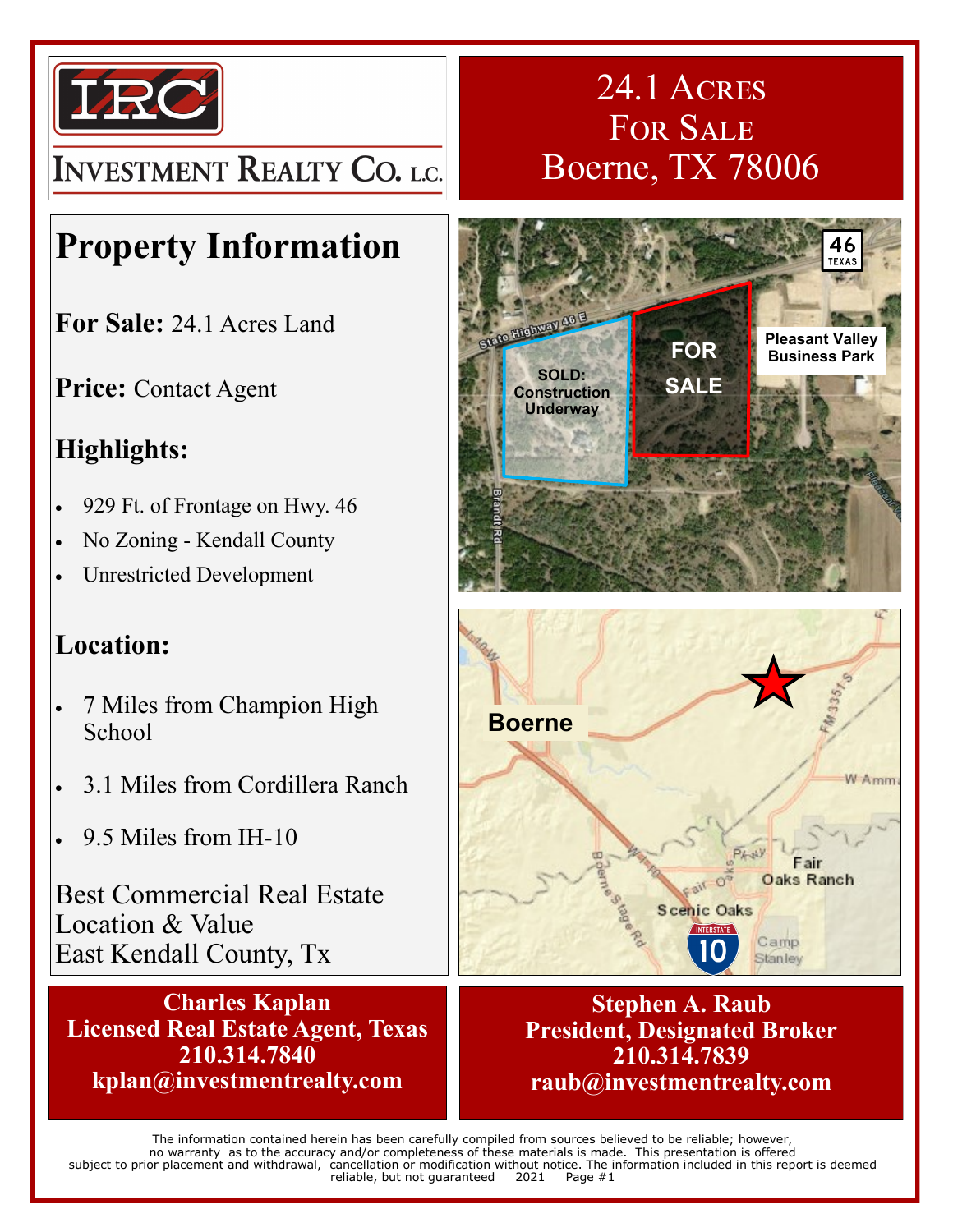

# **INVESTMENT REALTY CO. L.C.**

## 24.1 Acres FOR SALE Boerne, TX 78006



**Charles Kaplan Licensed Real Estate Agent, Texas 210.314.7840 kplan@investmentrealty.com**

**Stephen A. Raub President, Designated Broker 210.314.7839 raub@investmentrealty.com**

The information contained herein has been carefully compiled from sources believed to be reliable; however, no warranty as to the accuracy and/or completeness of these materials is made. This presentation is offered subject to prior placement and withdrawal, cancellation or modification without notice. The information included in this report is deemed<br>reliable, but not guaranteed 2021 Page #2 reliable, but not guaranteed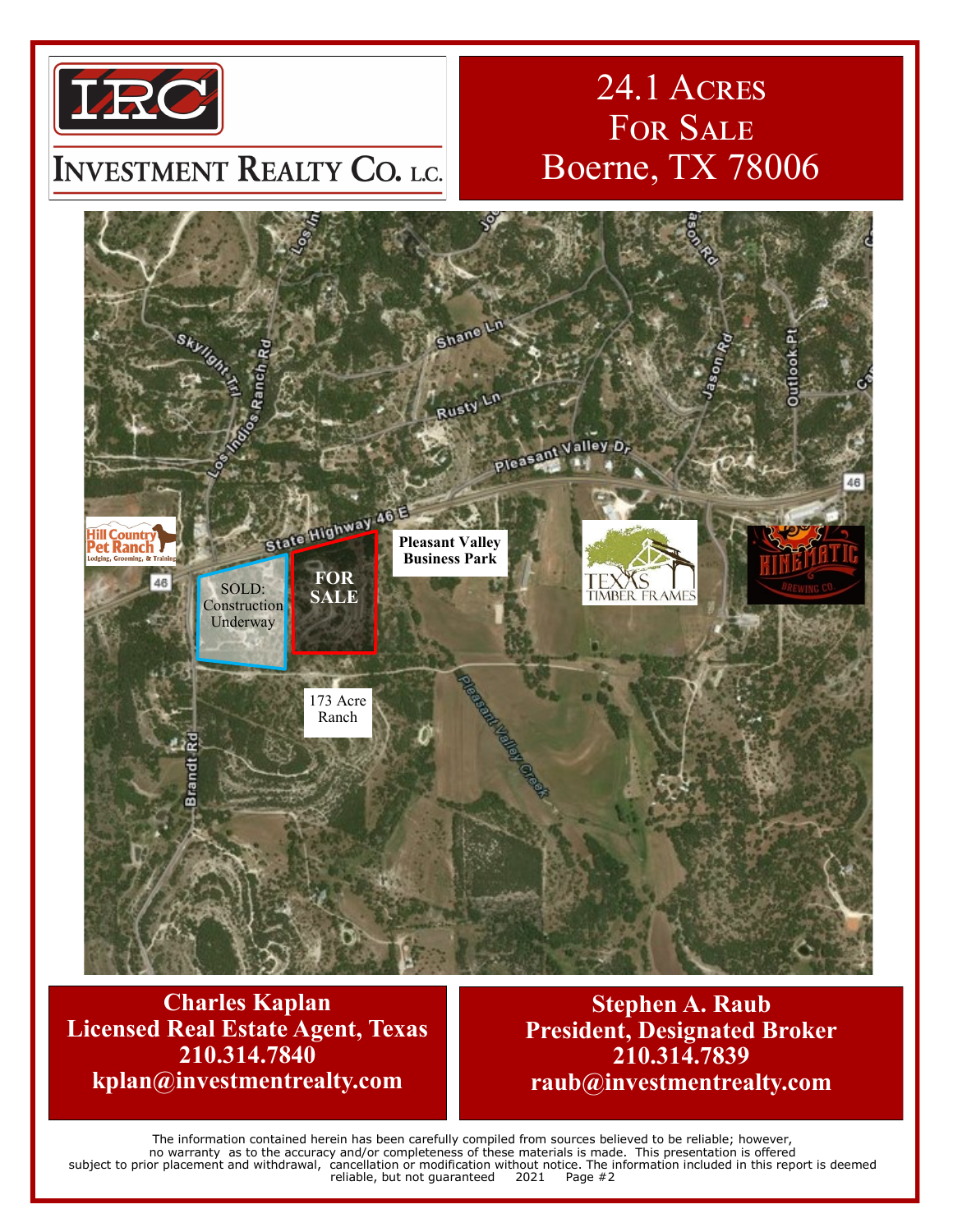

### **Information About Brokerage Services**

Texas law requires all real estate license holders to give the following information about brokerage services to prospective buyers, tenants, sellers and landlords.

### TYPES OF REAL ESTATE LICENSE HOLDERS:

- . A BROKER is responsible for all brokerage activities, including acts performed by sales agents sponsored by the broker.
- A SALES AGENT must be sponsored by a broker and works with clients on behalf of the broker.

### A BROKER'S MINIMUM DUTIES REQUIRED BY LAW (A client is the person or party that the broker represents):

- . Put the interests of the client above all others, including the broker's own interests;
- hform the client of any material information about the property or transaction received by the broker;
- Answer the clients questions and present any offer to or counter-offer from the client; and
- Treat all parties to a real estate transaction honestly and fairly.

### A LICENSE HOLDER CAN REPRESENTA PARTY IN A REAL ESTATE TRANSACTION:

AS AGENT FOR OWNER (SELLER/LANDLORD): The broker becomes the property owner's agent through an agreement with the owner. usually in a written listing to sell or property management agreement. An owner's agent must perform the broker's minimum duties above and must inform the owner of any material information about the property or transaction known by the agent, including information disclosed to the agent or subagent by the buyer or buyer's agent.

AS AGENT FOR BUYER/TENANT: The broker becomes the buyer/tenant's agent by agreeing to represent the buyer, usually through a written representation agreement. A buyer's agent must perform the broker's minimum duties above and must inform the buyer of any material information about the property or transaction known by the agent, including information disclosed to the agent by the seller or seller's agent.

AS AGENT FOR BOTH - INTERMEDIARY: To act as an intermediary between the parties the broker must first obtain the written agreement of each party to the transaction. The written agreement must state who will pay the broker and, in conspicuous bold or un der Ined paint, set forth the broker's obligations as an intermediary. A broker who acts as an intermediary:

- Must treat all parties to the transaction impartially and fairly,
- May, with the parties' written consent, appoint a different I cense holder associated with the broker to each party (owner and buyer) to communicate with, provide opinions and advice to, and carry out the instructions of each party to the transaction.
- Must not, unless specifically authorized in writing to do so by the party, disclose:
- that the owner will accept a price less than the written asking price;  $\circ$
- hat the buyer/tenant will pay a price greater than the price submitted in a written offer; and
- $\alpha$ any confidential information or any other information that a party specifically instructs the broker in writing not to disclose, unless required to do so by law.

AS SUBAGENT: A license holder acts as a subagent when aiding a buyer in a transaction without an agreement to represent the buyer. A subagent can assist the buyer but does not represent the buyer and must place the interests of the owner first.

### TO AVOID DISPUTES, ALL AGREEMENTS BETWEEN YOU AND A BROKER SHOULD BE IN WRITING AND CLEARLY ESTABLISH:

- The broker's duties and responsibilities to you, and your obligations under the representation agreement.
- Who will pay the broker for services provided to you, when payment will be made and how the payment will be calculated.  $\bullet$

LICENSE HOLDER CONTACT INFORMATION: This notice is being provided for information purposes. It does not create an obligation for you to use the broker's services. Please acknowledge receipt of this notice below and retain a copy for your records.

| Investment Realty Company,                                                                    |                                       |                                                                                                                                  |                   |
|-----------------------------------------------------------------------------------------------|---------------------------------------|----------------------------------------------------------------------------------------------------------------------------------|-------------------|
| L.C.                                                                                          | 0432312                               | info@investmentrealty.com                                                                                                        | (210)828-9261     |
| Licensed Broker/Broker Firm Name or<br><b>Primary Assumed Business Name</b>                   | License No.                           | Email                                                                                                                            | Phone             |
| Stephen A. Raub                                                                               | 0333833                               | raub@investmentrealty.com                                                                                                        | (210) 314-7839    |
| Designated Broker of Firm                                                                     | License No.                           | Email                                                                                                                            | Phone             |
| above                                                                                         |                                       |                                                                                                                                  |                   |
| Licensed Supervisor of Sales Agent/<br>Associate                                              | License No.                           | Email                                                                                                                            | Phone             |
| Charles Kaplan                                                                                | 370190                                | Kplan@investmentrealty.com                                                                                                       | (210) 314-7840    |
| Sales Agent/Associate's Name                                                                  | License No.                           | Email                                                                                                                            | Phone             |
|                                                                                               | Buyer/Tenant/Seller/Landlord Initials | Date                                                                                                                             |                   |
| Regulated by the Texas Real Estate Commission                                                 |                                       | Information available at www.trec.texas.gov                                                                                      |                   |
| TAR 2501                                                                                      |                                       |                                                                                                                                  | <b>IABS 1-0</b>   |
| Investment Really Company L C., 16350 Blanco Road San Antonio, TX 78232.<br><b>Steve Rauh</b> |                                       | Phone 210 828 9261<br>Fax<br>Produced with zipForm® by zipLogix 18070 Fifteen Mile Road, Fraser, Michigan 48026 www.zipLogix.com | Stephen Raub IABS |